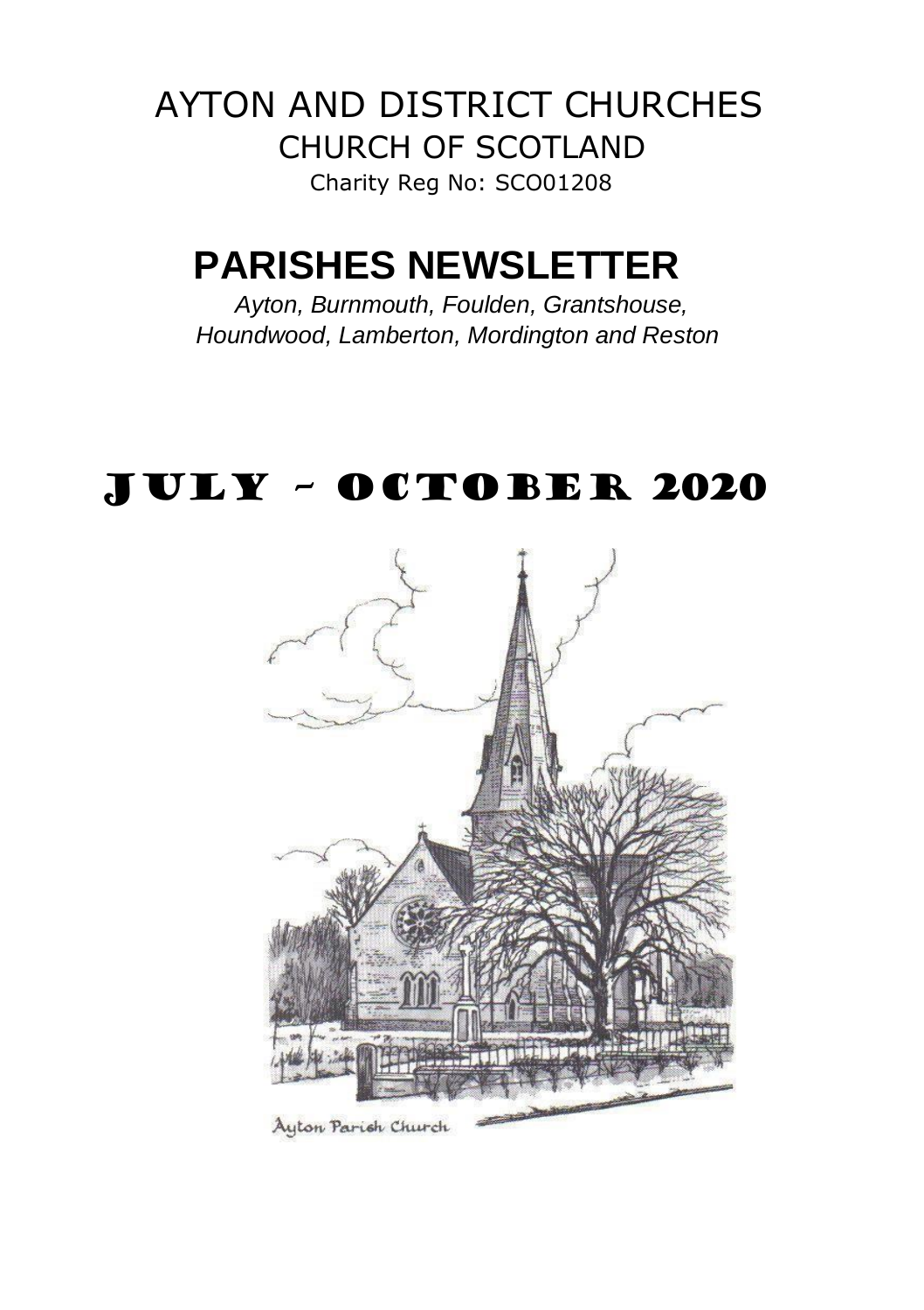# THE MANSE, GREY GABLES, AYTON

It is now some four months into lockdown that has so greatly affected the lives of us all. It has forced us to alter the ways in which we live our lives. It has affected people's working lives with many being furloughed and putting their jobs at risk. It has restricted our movements, our contacts with other people and we have learned to 'social distance'. It has meant, across the population, there have been people facing up to various degrees of isolation, for many that has meant being shielded. For many too there has been the cost of being affected by the disease, sadly for many losing their lives.

In such times, such difficult challenging times, I think we all look for positives. I am not saying that we try in any way to turn this whole time of Covid-19 into something good but there are things that we can draw on, we can build on when things get back to 'normal'. But I ask a simple question, do we want to get back to 'normal'? It has struck me, and I am sure many others, there is a new sense of community that for many had been lost. Across these communities we have seen projects set up to support people. Projects that have provided food, have offered practical support, but also people simply being good neighbours. I know as a church we have been using new methods like Zoom (who had heard of that a few months ago?) and social media to communicate and to worship. I hope we do not simply return to 'normal' but that we grasp the opportunity to build on the bonds that have been created in this time and to use all the ways we are discovering to communicate and to look out for one another. The call of Christ is to love one another as He first loves us. Let us use every way we can to come together and to share together, not only in times of crisis, but all the time.

God Bless

Norman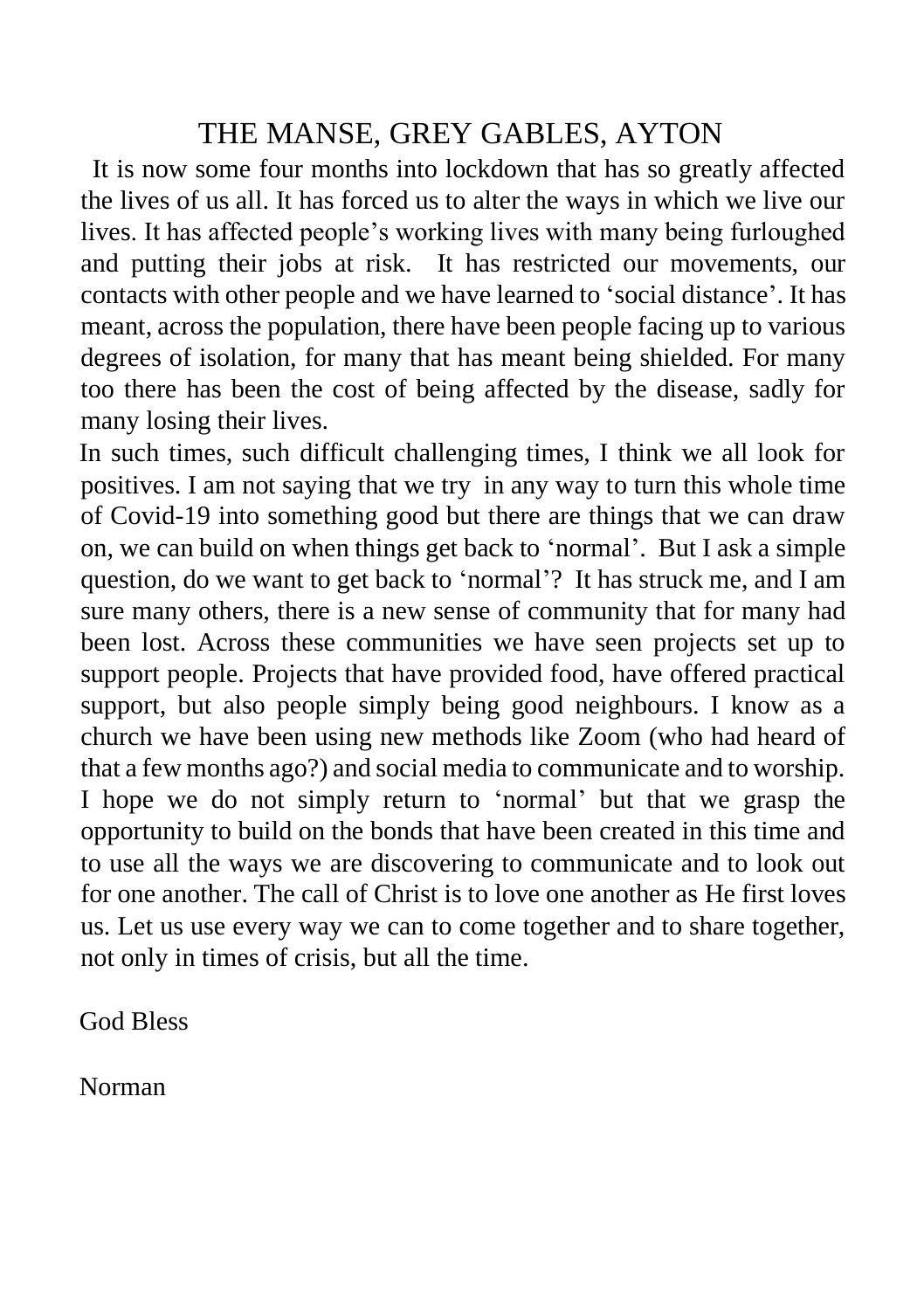# **Worship during Lockdown**

Worship is continuing during this period but in different ways. We meet on Zoom on Sunday morning, gathering at 10.30 and worship beginning at 10.45 for about half an hour. We have scripture readings, a thought and prayers. It is an informal occasion with opportunity, if they wish, for people to contribute their own thoughts and to offer prayer. Why not 'come along'? contact Norman for details.

# **Update on Finance and Property News**

Without our regular services taking place, as under the present regulations we cannot hold church services, our Minister Norman Whyte, very ably supported by others, has held services via Zoom each Sunday; he is to be congratulated in doing so. However our income has suffered and I look forward to the time when we can get back to our normal round of Sunday services and being able to hold fund-raising events. At this time of year I normally enclose an invitation with the Newsletter inviting people to donate to our Annual Special Appeal to which our communities contribute very generously. But this time we are unable to distribute this edition to every household in the district so I shall make the invitation later in the year when we all hope that the virus will have abated and normality will be restored.

I would like to take this opportunity to thank everyone who has donated in the past; your help is truly appreciated. Also a special thank you goes to those people who, off their own bat, have sent contributions over the last three months to help us. We are down on income but the usual outgoings have still to be paid each month!

News about our plan to do alterations and improvements to Ayton Church have been given in previous Newsletters. I'm afraid the arrival of the Covid-19 problem and the regulations that very properly came on the back of it stopped us in our tracks. However I can report that we are now able to go ahead with the work and the contract has been awarded and all the permissions are in place. So by the time this edition is in your hands I hope that work will have started. You may wonder how we can afford to do this work – well it is because of generations of previous worshipers who raised money in years gone by and carefully invested it specifically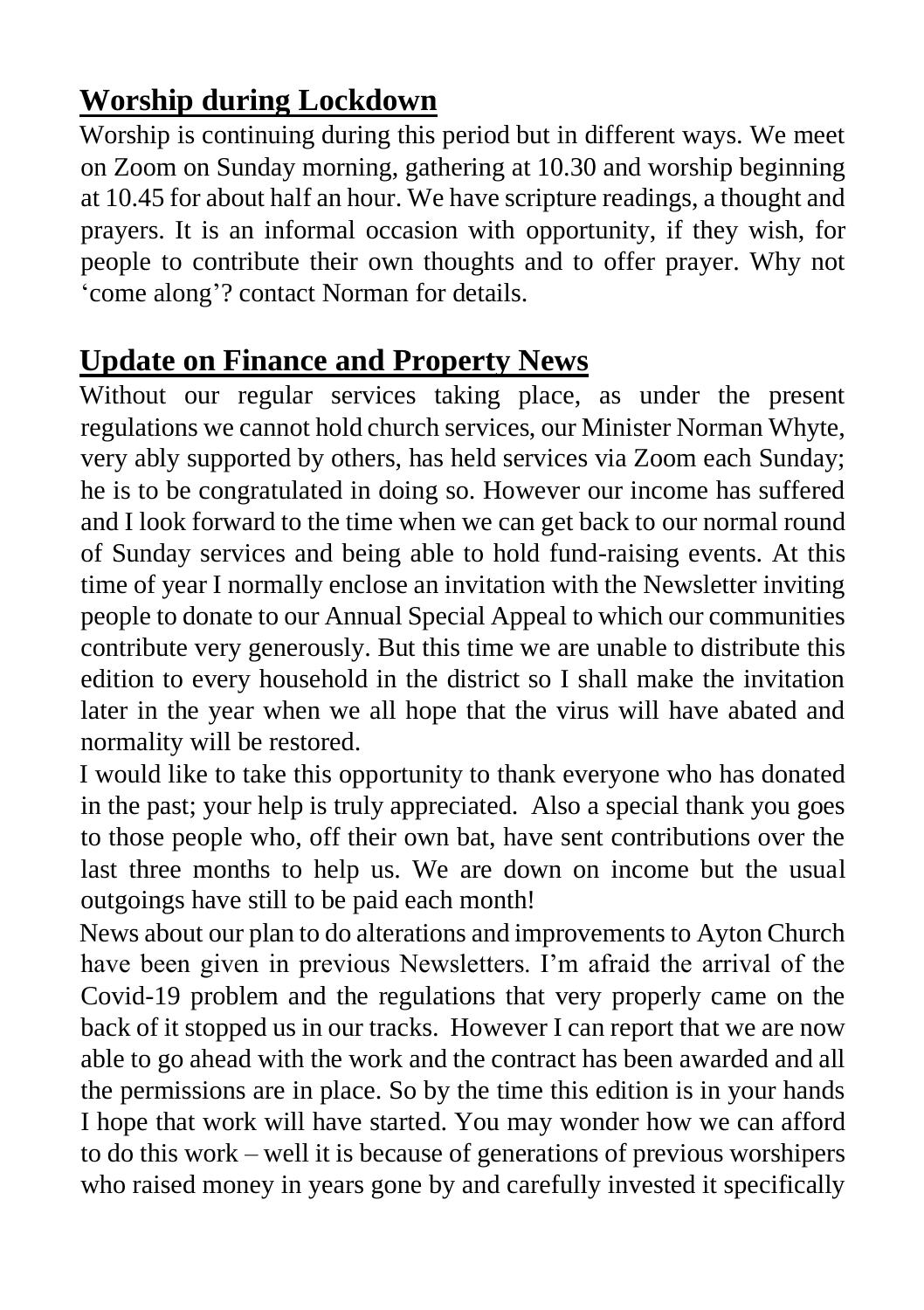for property ventures. We have not been allowed to spend it in any other way like heating costs or other day-to-day expenditure. Now is an ideal time for this modernisation work to go ahead during the summer weather and whilst the building cannot be used at all. Whilst the work is being done, even if the regulations on use are withdrawn, we will not be using the building for services until it is completed.

I am excited as we shall then have a building with modern facilities and which will lend itself not only to the worship of God but enable us to hold functions like concerts, where those attending can be well looked after and disabled people have easy access. I hope you are excited too! Bob Kay, Convenor

## **WORSHIP, MISSION & STEWARDSHIP**

Since lockdown we have all been learning new ways of doing things; prior to this I had never Skyped or met on Zoom, but now it is becoming the norm. The Church now has a Facebook page, the weekly service happens on Zoom, and is e-mailed to 55 addresses, some of whom distribute it further. If you would like to receive the service please let me know. A daily "Thought for the Day" was sent out during Holy Week, and a Christian Passover happened via Zoom. The VE day commemorations happened, but not as planned. We joined with East Berwickshire Churches Together to pray during the nine days between Pentecost and Ascension Day, and we recently celebrated Holy Communion on Zoom. We continue to monitor Government Guidelines as to when it will be safe and possible to open our churches.

Sadly Easter Art was cancelled and the Holiday Club cannot happen in Ayton School, however – the good news, virtual Holiday Club is going to happen. In conjunction with BCYT Berwickshire Churches are running "HOME HOLIDAY CLUB" ON  $20<sup>th</sup> - 24<sup>th</sup>$  July. To register your child and request an activity pack email [homeholidayclub@gmail.com](mailto:homeholidayclub@gmail.com) before 13<sup>th</sup> July. This will include online bible stories and activities. Susan Patterson, Convenor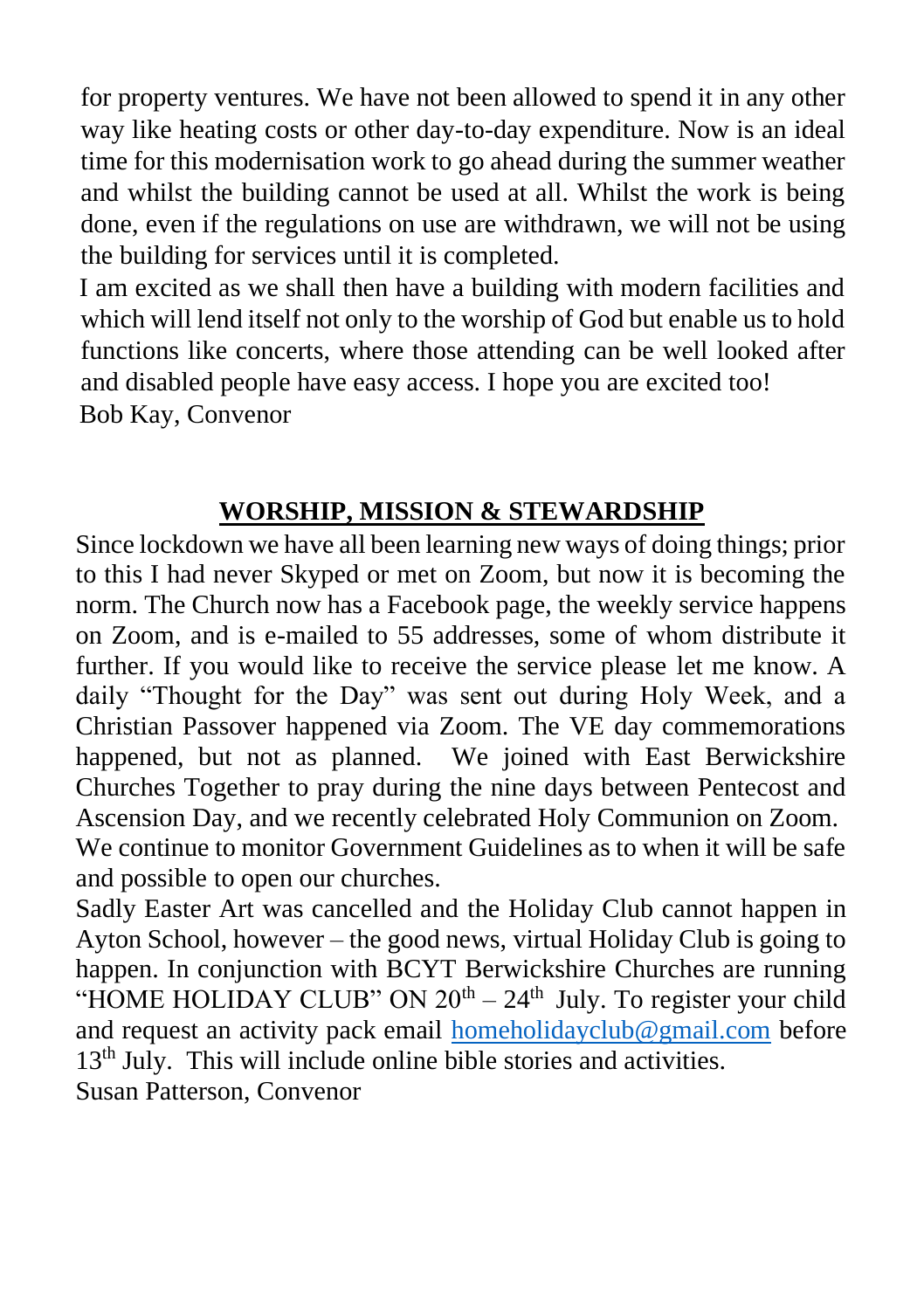## **SOCIAL AND FUNDRAISING REFLECTIONS**

Well what a change to all our lives since I put pen to paper for input to the last Newsletter in February. Four months on our lives have been turned upside down by a virus. Years ago illness which couldn't be identified by the family doctor was simply put down to having a virus. But like so many other things in our lives, viruses have grown up and become stronger and more invasive and infectious. Even the creation of social media like Twitter, Facebook, Instagram, You Tube and Google, unthinkable 20 years ago, did not cause such a profound shock and sudden change to the way we are having to live now. Looking to the future it is hard to see us returning to the normal anytime soon until, and if, a vaccine is developed or a medicine that controls the virus is found. Until then we shall continue to have our social freedoms controlled to prevent the virus spreading causing loss of life and tragedy which has already happened to so many.

Our social and fundraising group which exists to promote and encourage community interaction in Ayton and District Parishes has been stopped in its tracks by the lockdown (it last met in March). The elderly and those with underlying health conditions which make up the majority of our active congregation have suffered particularly badly by not being able to go out to coffee mornings, sponsored walks, concerts and other events where we all used to meet-up for a blether and to offer face to face support. Indeed most interaction up until now has been online through social media using conferencing platforms like Skype, Zoom, Facebook, etc. And if you don't have that technology involving routers, computers, smart phones you're pretty well cut off. All you can do is use the phone and snatch a quick chat over the fence or at the door for deliveries or with visiting carers.

On the upside now that families can take exercise outwith 5 miles of home it gives us the opportunity to get out in our lovely countryside and enjoy all that nature has to offer whilst observing the distancing rules with other people (and the spring was particularly beautiful this year). For those that can do this it is a great stress reliever and spirits reviver; but until groups are allowed to meet and socialise it remains impossible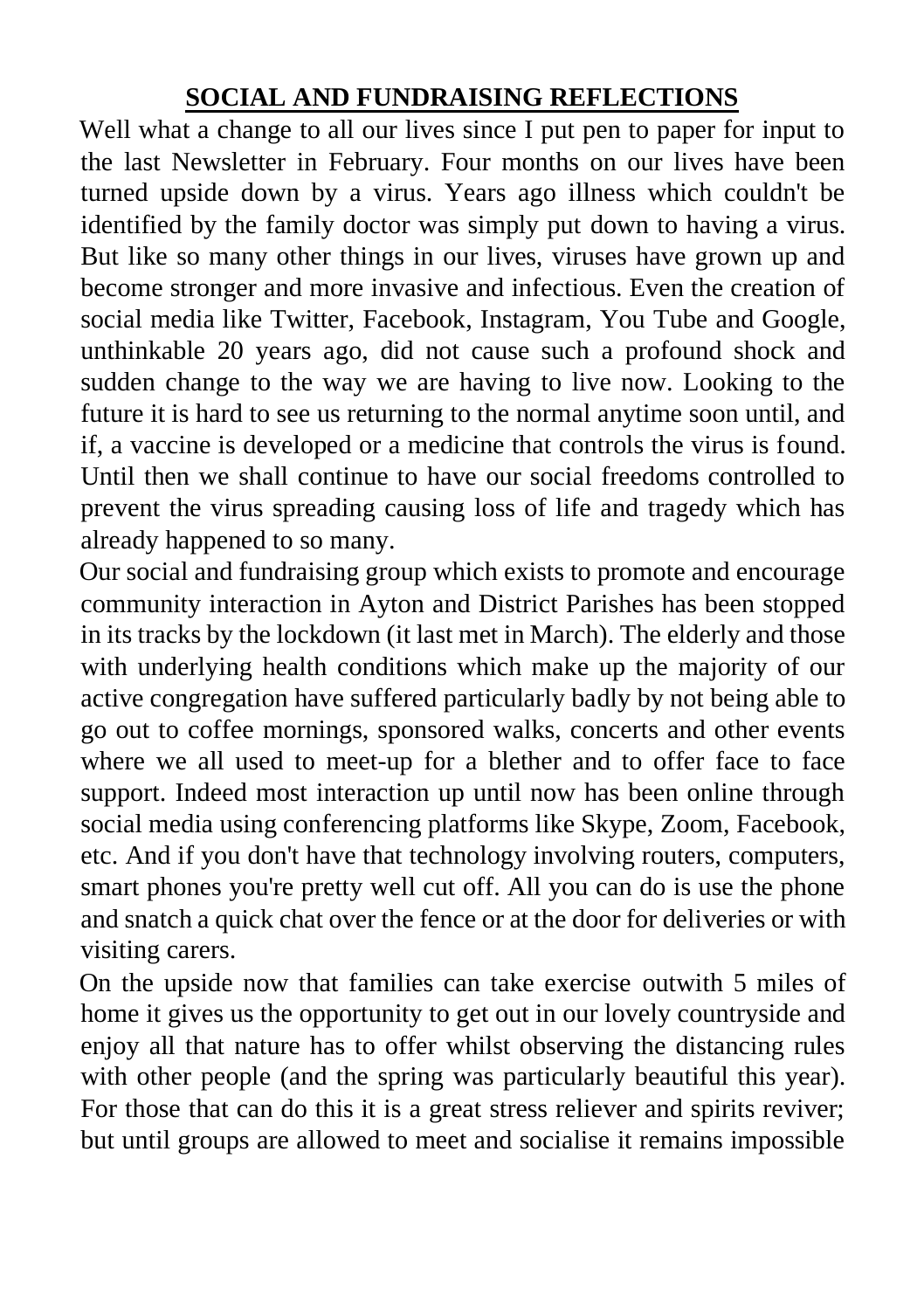to hold any physical events, which would be possible to plan whilst observing the 2 metre rule.

As for fundraising on the back of the original planned events shown below, this is not happening. Donations for the church or for other charities can of course still be made to the church via the Treasurer.

#### **UPDATE ON PROGRAMME OF EVENTS PLANNED FOR 2020**

**The regular Coffee Mornings** are cancelled until further notice.

**Christian Aid Walk -** 17th May cancelled - under review for later in the year.

**Fete -** 23rd August in Ayton Kirk grounds- dependent on easing of lockdown restrictions.

**Harvest Lunch -** 25th October 12.30pm in Reston Village Hall assuming lockdown rules relaxed.

**Hamper Draw -** 14th November 10.00-11.00am Bowling Club assuming lockdown rules relaxed.

**Ceilidh -** 20th November (Ewan Galloway booked). 7.30pm-11.30pm, assuming lockdown rules relaxed.

#### **Other Events being considered after easing of lockdown:**

Organ Concerts

Berwick Concert Band and the Echo Choir

Bar-B-Q at Ayton Village Hall

**Ouiz** 

*If you have any ideas of social events we could organise under present lockdown restrictions contact me or any of the Committee Members.*

*If you are feeling lonely, cut off and just in need of a chat ring me (018907)81419.*

Paul Oswald, Convenor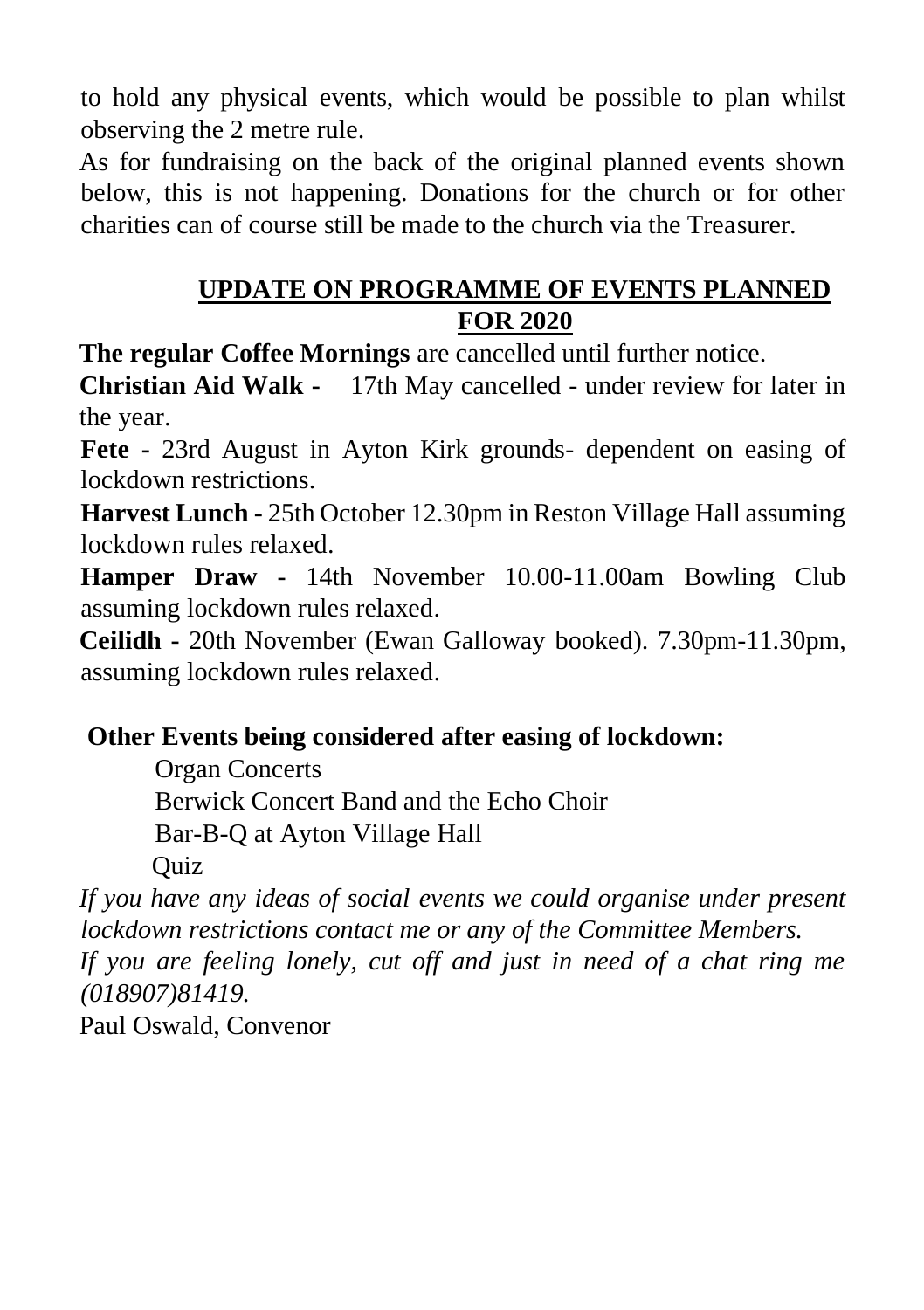#### **Berwickshire Churches Emergency Food Parcels**

Volunteers wishing to help with distribution should contact:

## **Eyemouth Food Bank**

Administration Noreen Thompson nthompson@hotmail.co.uk Volunteers Judith Renilson [judithrenilson@gmail.com](mailto:judithrenilson@gmail.com) Food Donations Cathy Bond [cathybond@phonecoop.coop](mailto:cathybond@phonecoop.coop) Please keep your donations coming and thank you to all those who have contributed so far.

# **RESTON GUILD**

Were you aware that the Church of Scotland Guild has 17,000 members, making it one of Scotland's largest voluntary organisations? Given that Reston Guild has not been able to meet since Lockdown, this report has to be rather different from usual. March's Newsletter included the February meeting, and following that we were involved in World Day of Prayer, this year written by the women of Zimbabwe, which took place at St Ebba's Church in Eyemouth. Sadly we missed Dr Ishbel Dorward speaking to us at the end of March - I do hope we can plan that for the future.

The Guild arranges a three-year theme, with a different title each year. We should be moving into the final one of the three later this year, so would normally be planning our next session with that in mind. It has been "One Journey, Many Roads", with the first year being "Seeking the Way', followed by "Companions on the Road", and next "The Extra Mile". What a perfect title it turns out to be, as so many are doing exactly that. A local example is the Eyemouth Food Bank, and there are many others near and far around the country. Let us pay tribute to all those volunteers who are going the extra mile.

Reston Guild annually collects donations from its members to pass on to the Guild Projects. I believe we usually choose three out of the six, but they are all very commendable initiatives. They include CrossReach, Join up the Dots; Boys' Brigade, Scotland, Faith in Young People; Sailors' Society, Chaplain for our Ports; Free To Live Trust,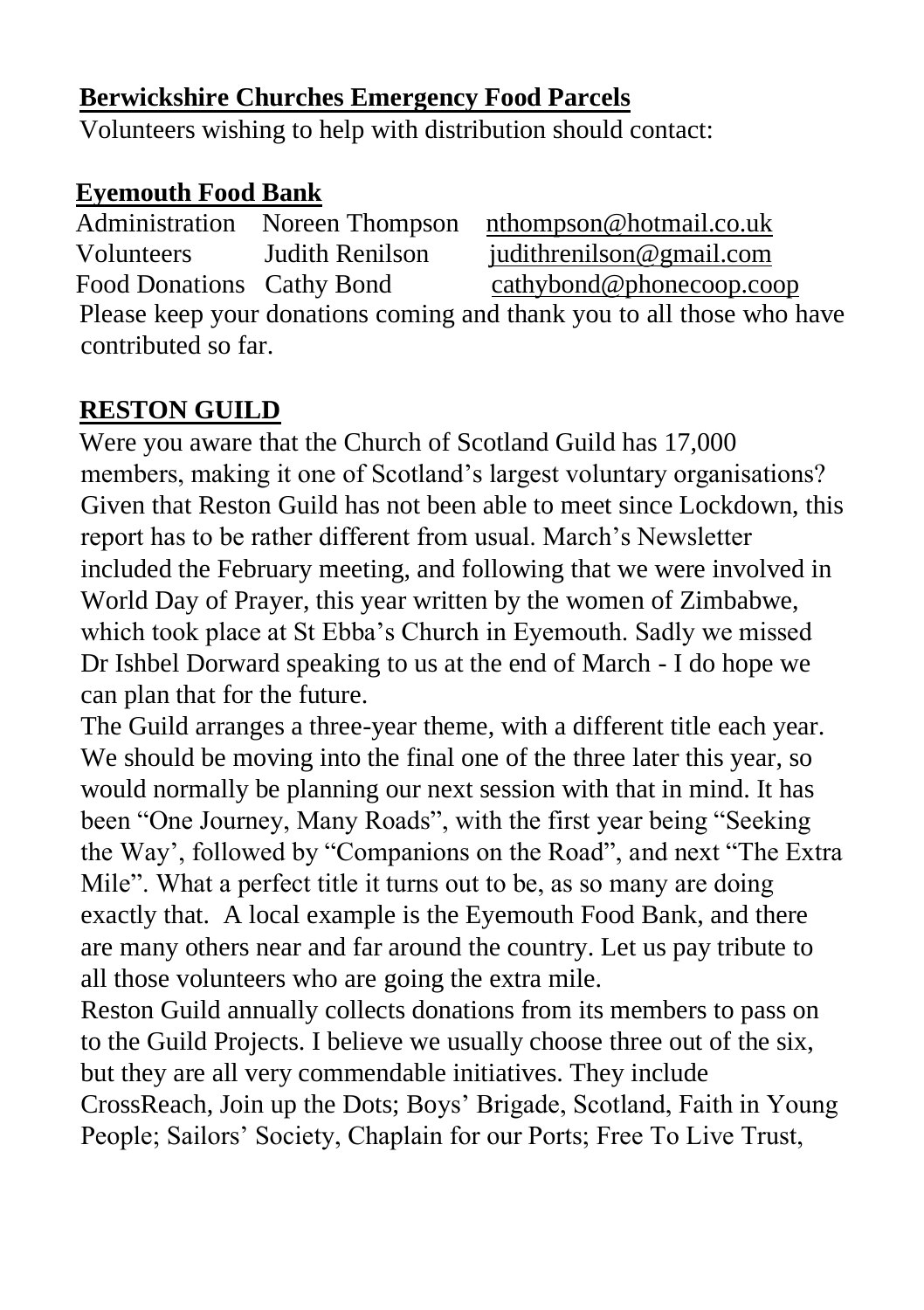Seema's Project (for street children in Pune, India); Malawi Fruits, growing the future; and World Mission Council, Journeying Together. One of the reasons I think it worth being part of the Guild is all this excellent work they support across the country and the world, raising large sums of money for so many charities. But it is also worth highlighting the contact with members they are maintaining throughout this period of lockdown. They have always provided online monthly reports but there is presently a weekly newsletter, with all sorts of contributions from Guild groups large and small around Scotland. Our own President, Anne Clemit, has been forwarding these to local members.

Caring, Contact, Community - they are all so important, and with the Guild motto being. "Whom we are and Whom we serve" there must be a particular responsibility for us as the church to involve ourselves.

(Anyone can access this  $-I$  go through [www.churchofscotland.org.uk/serve/the-guild\)](http://www.churchofscotland.org.uk/serve/the-guild)

## **GRANTSHOUSE WEDNESDAY CLUB**

The Club held the last meeting of this season on March 4th when we were entertained by Sue & Ray of Laidback. Little did we realise that as we sang "Those were the days, my friend, we thought they'd never end" that Covid-19 was about to end all social gatherings.

Sue & Ray subsequently emailed their best wishes to everyone and said they looked forward to returning.

The talk by Phil McLean on April 1st was cancelled and likewise the summer outing. However we will all keep in touch in different ways and make sure we shall start up again with a good programme once again.

#### **Church Pews**

Anyone interested in acquiring a pew from Ayton Church please contact Bill Stewart at stewartbil[l19@btinternet.com.](mailto:19@btinternet.com) The pews are 3.75metres long with a decorative panel at one end and three intermediate frames.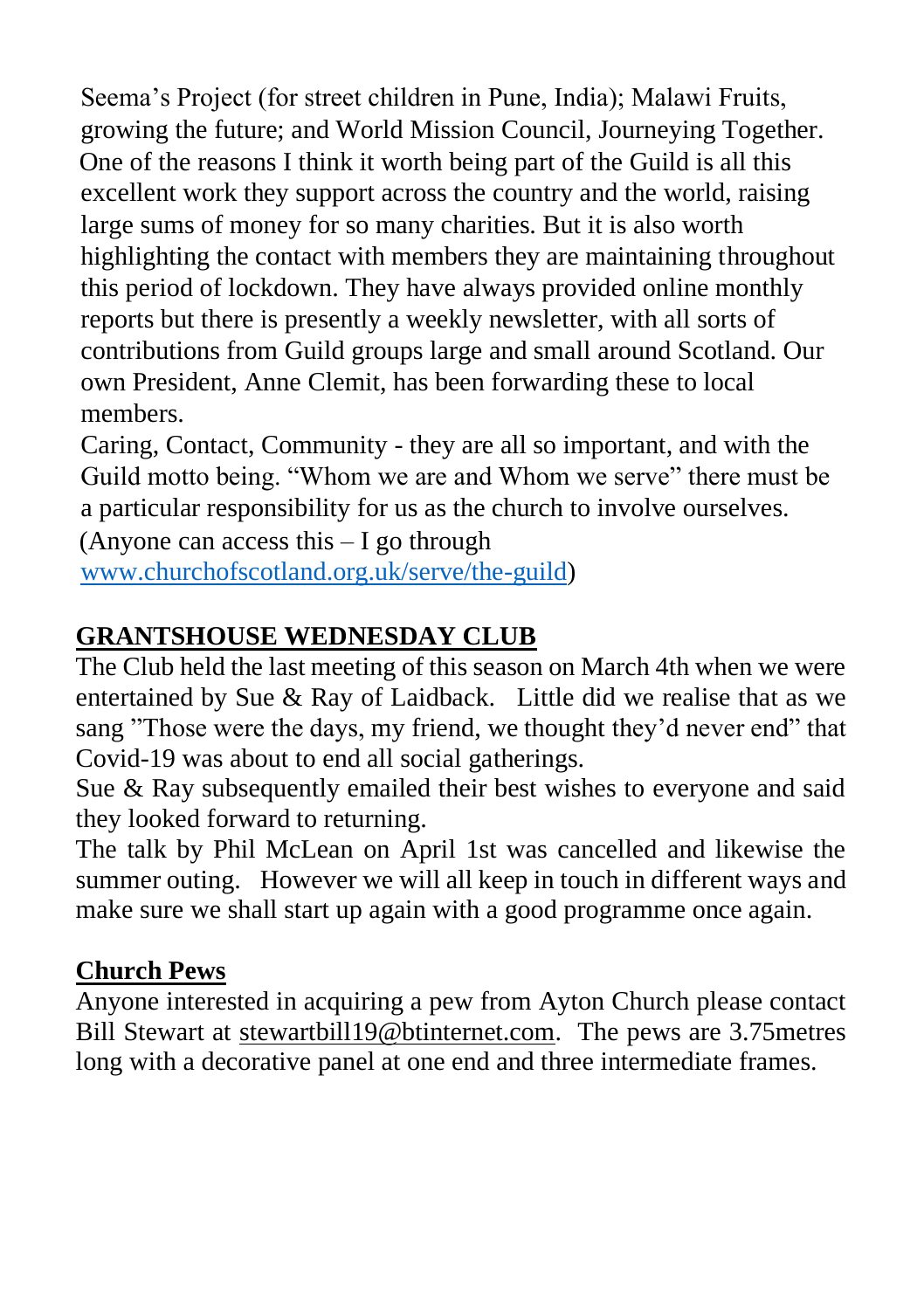## **Lockdown Initiatives**

**Reston & Auchencrow** have introduced a community food exchange open to everyone in their area. The aim is to reduce the amount of food going to waste and landfill and make use of this in their own community. Set up in the Reston Village Hall people are encouraged to take what they need, leave what they do not need and donate anything from home that they will not or cannot use. Lists are available of acceptable goods. Open Monday to Friday 10am-12noon.

Each Monday and Wednesday fresh food is available from 'Fareshare Tesco'.

#### **Family research**

Probably, like you, I found that I had time on my hands after we all went into lock-down way back in late March. How have you filled the passing hours? Learned a new language; done some DIY, tried to catch up on reading all those books you never found time to enjoy? I've done a bit of all these but the main task I gave myself was to write a short history of my life, strictly for my family to read. Why did I decide to do this, because in my case and I suspect it is the same with many of you, I didn't think to ask my parents or Grandparents about previous generations and hence I have a lot of old photo's going back years of people whom I haven't much idea who they are, where they came from or how they fit into my history. They are my fairly close ancestors yet I know little of their lives, who they were or what part they have played in making me what I am to-day.

The next step was to investigate generations even further back. Some years ago I started to look into my family history and got a little way down through the years, even centuries but 'life' got in the way and I was busy with other things and my researches were put to one side. Well here was a splendid chance to take up where I had left off. Perhaps the most important precursor to resuming things was my having an update on a DNA sample that I had tested a few years back. What an eye-opener that was at the time but the recent additional information left me astounded. It would seem that techniques for linking small parts of one's DNA to other peoples from all over the world have advance in leaps and bounds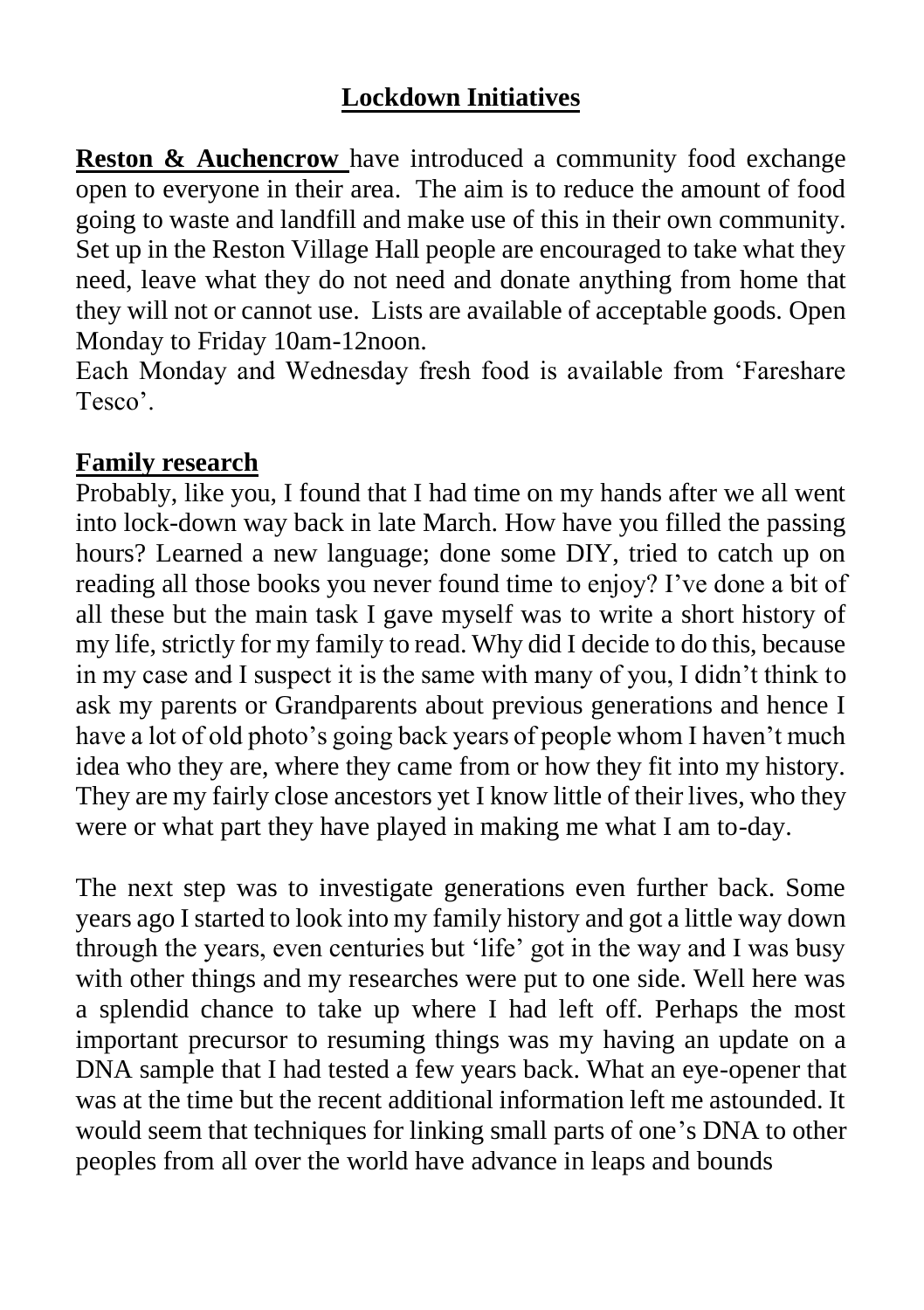I had assumed that my blood would show that I was mainly from British and perhaps European people. I was right to think that as for the major part of my ancestors but I was delighted to see traces of forbears from far and wide. The report contains research that stretches back hundreds, even thousands of years, well beyond the five or so generations that are more predictable. It looks at previous mass migrations of people across continents way back in time so I have, in small proportions. Scandinavian, not a surprise, but also north west Russia (Karelia) Also German genes, the Iberian Peninsula, Toscani Italian, Punjabi, Gujarati Indian, Sri Lankan Tamil and Bengali blood. Even more amazingly there would appear to be a smidgen of Japanese, South Han Chinese (their dynasty lasted from 206 BC to 220 AD) and Kinh Vietnamese and , hold onto your hats, Puerto Rican, Columbian, Peruvian and Mexican! To keep the record straight, there is also a percentage of Irish and Scots blood mixed up with the rest of which I am, of course, proud.

It makes me feel quite tired just thinking about this admixture of genes that have gone to make up me, as a  $21^{St}$  century man, living in this eastern corner of Scotland. Who the heck were all these millions of folk and has anyone else, who may happen to read this, have had a similar surprise when researching their antecedents. It gives me a whole new outlook on the so called Rainbow nations; I'm a member and I didn't know. However as I only speak one of the languages represented by this horde of nationalities I shall continue to try to be understood when abroad by speaking English loudly! I haven't got time at my age to learn Russian or Japanese.

Well having discovered this multi mixed heritage, it has made me look out for clues when doing my own researches for any chances that have occurred in the past for distant great uncles and aunts and a legion of distant cousins to have departed from the path of the accepted moral standards of their own time, never mind our own. I'm not going to clype on my own family but a couple of 'misunderstandings', two or three generations ago, have emerged that gave me pause for thought. But I say to myself that without this melting pot enigma, of which I am a proud descendent, what the blazes would I have been like? I certainly wouldn't be the person that I am. Do I hear a cry from the ether that I might have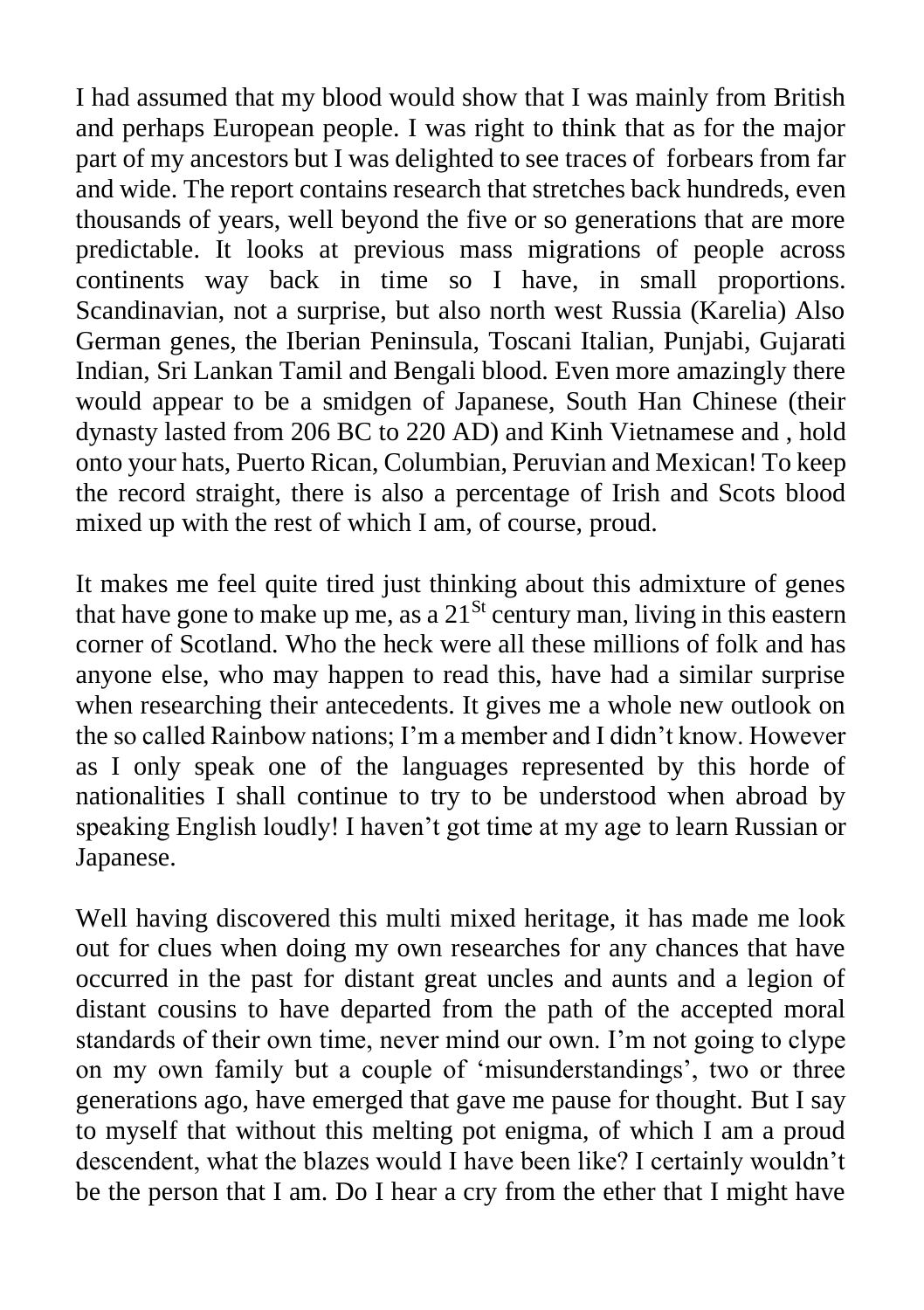been a much better person – yes I probably would have been but I wouldn't have been 'me'.

Delving into the history of my descendants has been very absorbing; the time just flies by but the further one goes the more difficult it is to trace a particular line. This is made more difficult as my mother's maiden name was Smith! I am pleased that I have got back as far as the very late sixteenth century on my paternal side but have had to abandon it any further as it seems that unless you came out of the top draw the written records prior to that era are sketchy and have probably been lost in some mass clear out in the 1500's. It may even be that many records or those capable of making records had been vastly reduced in numbers throughout the kingdom by Henry VIII's Dissolution of the Monasteries earlier in the 16th century.

As many other people find, several of my great uncles emigrated to north America, back in the late Victorian era, married and settled there taking United States or Canadian citizenship. One or two made visits back to the old country but my efforts to identify their descendants mostly come up against inadequate records. Sometimes there are other people who publish their own family trees and I discovered many hundreds of distant cousins umpteen times removed. It would be impossible to contact them all and we might well have little to talk about anyway.

But my hunt goes on for more information about direct line forbears. I may have to subscribe to a more expensive site on line to get better data but I still have the time and inclination to carry on. As I said near the beginning, if only I had quizzed my grandparents more I would have had a head start, but I didn't – sins of omission! Bob Kay